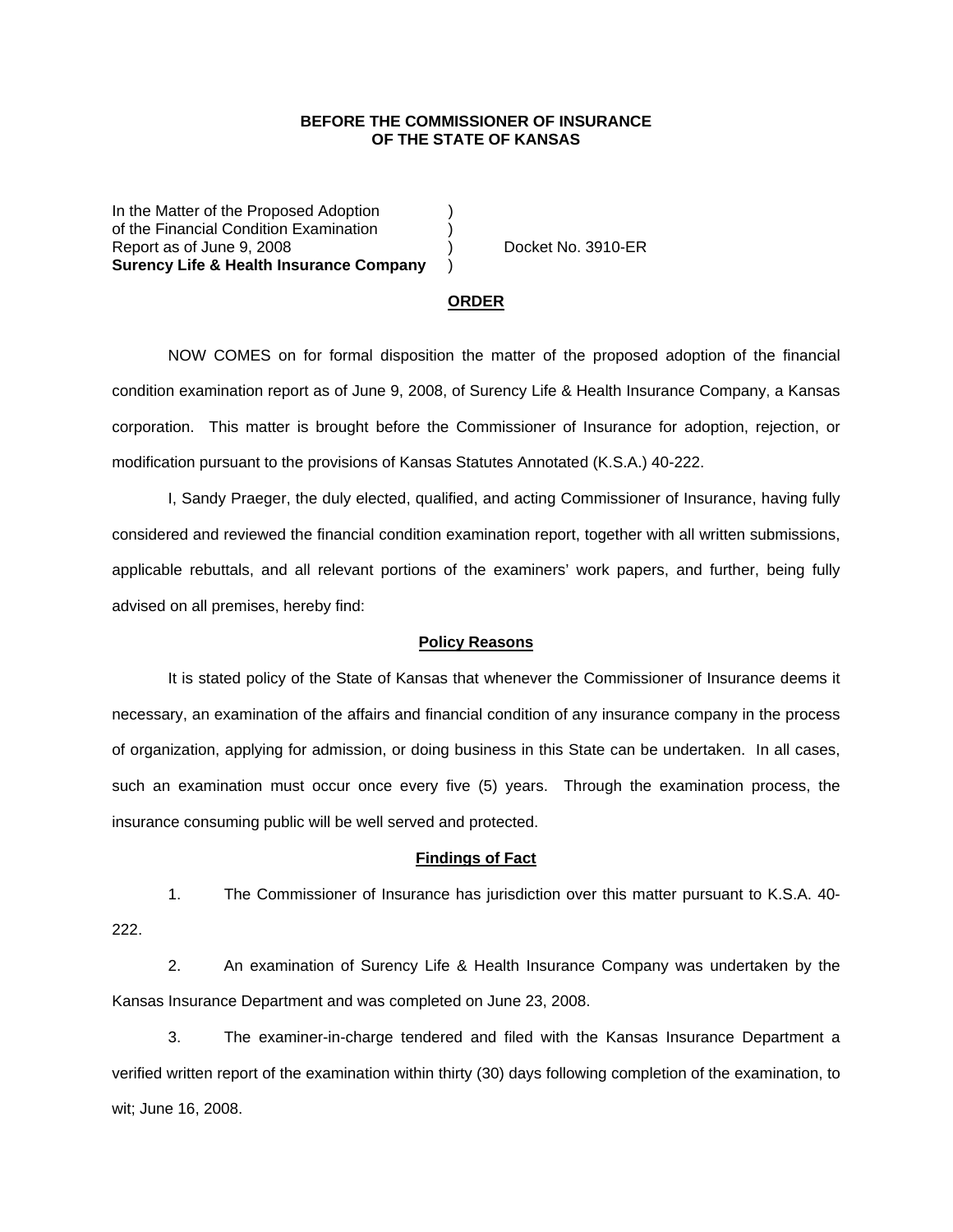4. Following receipt of the verified report, the Kansas Insurance Department transmitted the report to Surency Life & Health Insurance Company on June 23, 2008, with a duly executed notice advising the company of its opportunity to prepare and submit to the Kansas Insurance Department a written submission or rebuttal with respect to any and all matters contained in the report. Surency Life & Health Insurance Company was further advised that any written submission or rebuttal needed to be filed with the Kansas Insurance Department no later than thirty (30) days after receipt of the verified report.

 5. Surency Life & Health Insurance Company filed a written acceptance of the verified report on June 26, 2008.

6. Based upon the written submission tendered by Surency Life & Health Insurance Company, the company took no exceptions to matters contained in the verified report.

 7. Within thirty (30) days of the end of the time period allowed for written submission or rebuttal, the Commissioner of Insurance fully reviewed the report, together with all written submissions and rebuttals provided by Surency Life & Health Insurance Company. The Commissioner of Insurance further reviewed all relevant workpapers.

 8. No other written submissions or rebuttals were submitted by Surency Life & Health Insurance Company.

## **Conclusion of Law**

9. K.S.A. 40-222(k)(2) provides:

"Within 30 days of the end of the period allowed for the receipt of written submissions or rebuttals, the commissioner shall fully consider and review the report, together with any written submissions or rebuttals and any relevant portions of the examiners workpapers and enter an order:

- (A) Adopting the examination report as filed or with modification or corrections. If the examination report reveals that the company is operating in violation of any law, regulation or prior order of the commissioner, the commissioner may order the company to take any action the commissioner considers necessary and appropriate to cure such violations; or
- (B) rejecting the examination report with directions to the examiners to reopen the examination for purposes of obtaining additional data, documentation or information, and refiling pursuant to subsection (k); or
- (C) call and conduct a fact-finding hearing in accordance with K.S.A. 40-281 and amendments thereto for purposes of obtaining additional documentation, data, information and testimony."